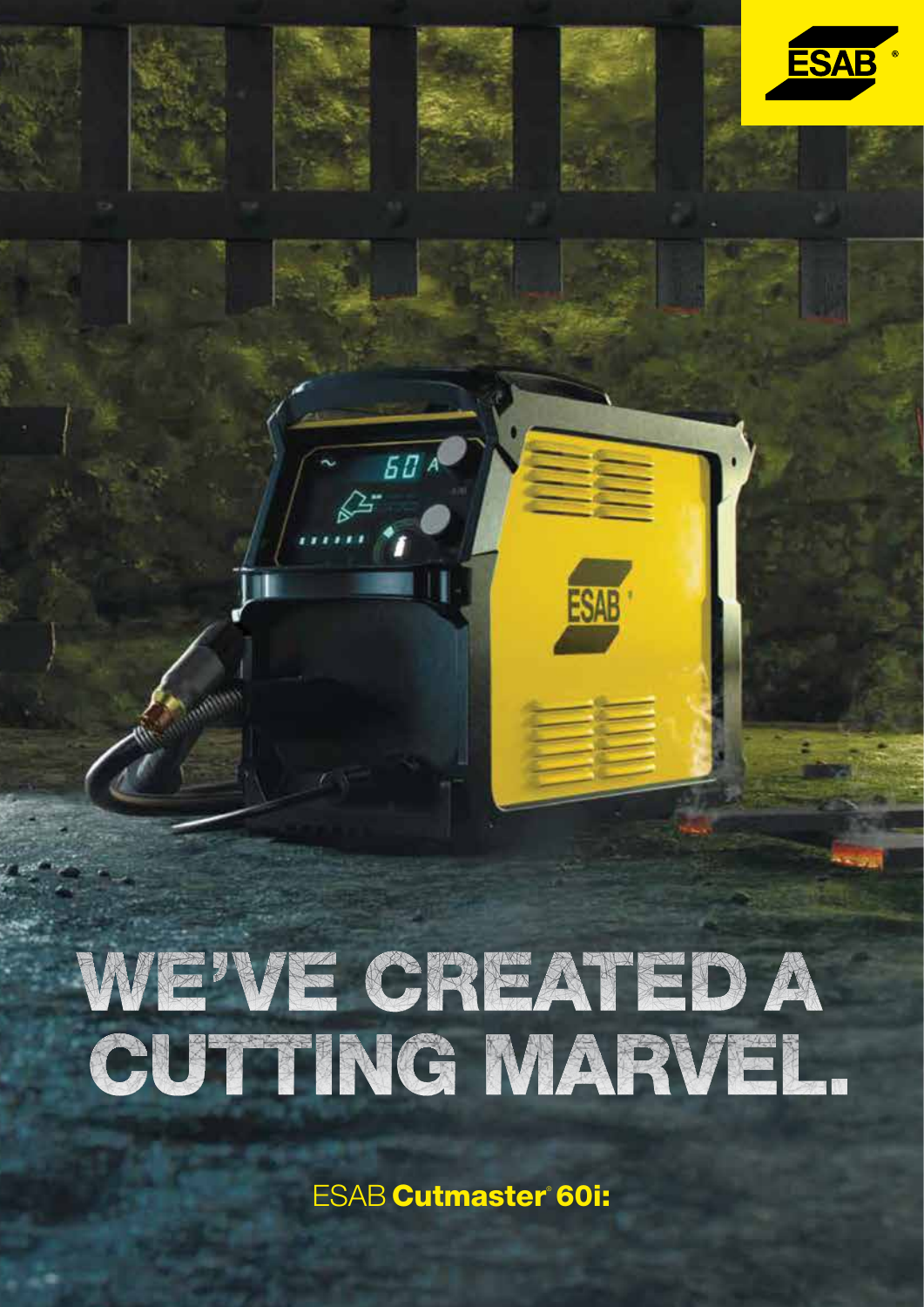# **KILLER POWER-**TO-WEIGHT RATIO.

When it comes to power and weight, Cutmaster 60i has the balance down. At only 16.2 kg, its compact and lightweight design makes it super portable – but we didn't sacrifice power or performance to get there. So if it's too much power for a given job, just turn it down.

Increased cut capacity and cut speed – Cutmaster 60i's recommended cut capacity is 16mm with a maximum sever of 38mm and a 16mm pierce.

Superior duty cycle - Cut more, faster, longer. The machine's duty cycle of 50% at 60 A while cutting half-inch mild steel equates to a 7.6 kW power supply rating – the highest output in its class.

**Rugged roll cage** – With multiple lift points, the sturdy four-handle roll cage makes it easy to transport your Cutmaster 60i where you need to – including outdoors. The machine's IP23S protection rating proves it's hardy enough to face whatever elements come your way.

Automatic multi-voltage detection – The system senses what type of power you're hooked up to and adjusts accordingly so you don't waste any time manually tweaking your settings.

**Power factor correction (PFC)** – If you find yourself with a poor connection via generator or otherwise, PFC will stop the draw from spiking and keep power flowing smoothly.



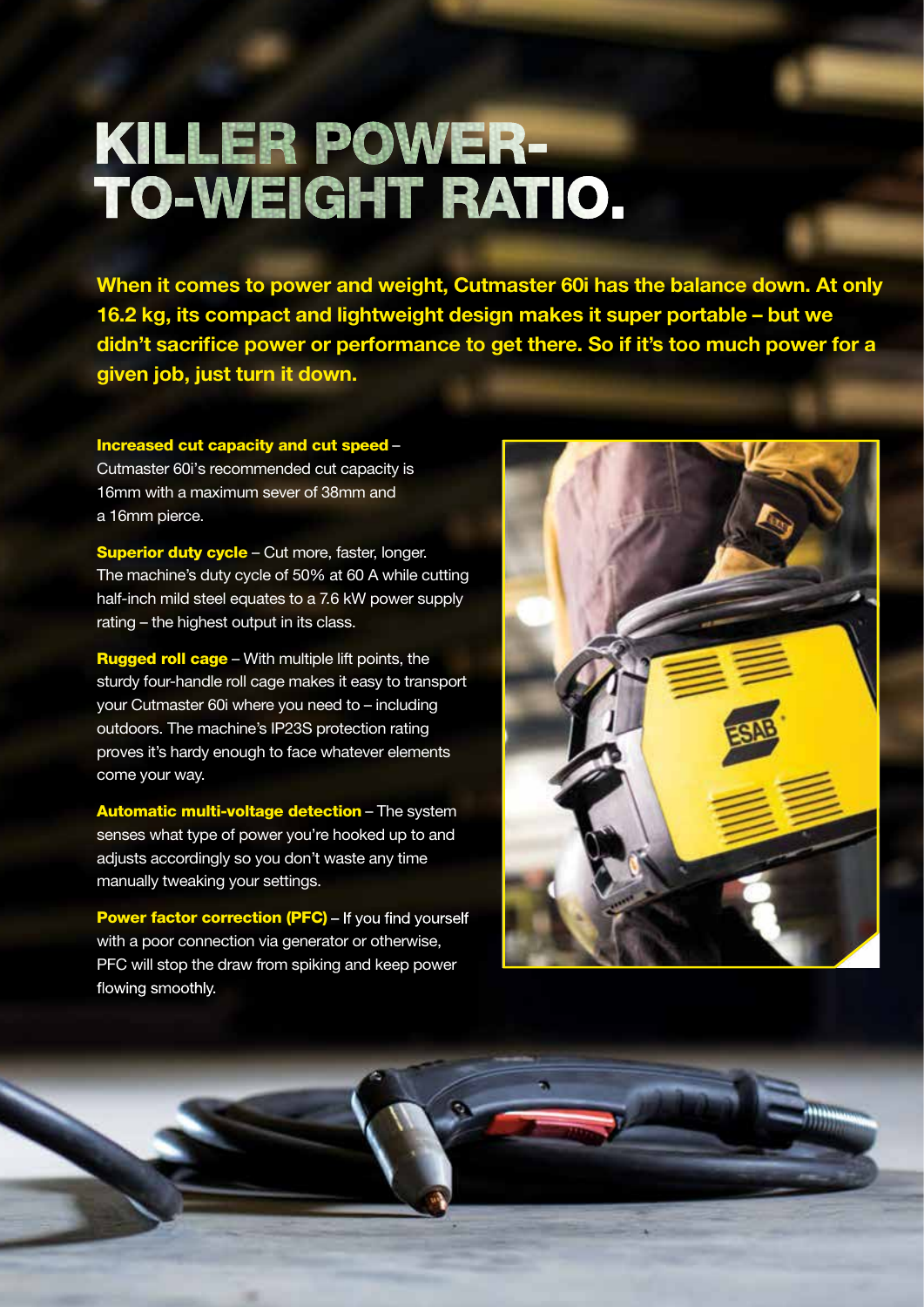| <b>SPECIFICATIONS</b>                       |                                                                                                                         |
|---------------------------------------------|-------------------------------------------------------------------------------------------------------------------------|
| Amperage Output                             | 10-60 A, continuously adjustable                                                                                        |
| <b>Rated Output Power</b>                   | 7.6 kW                                                                                                                  |
| Open-Circuit Voltage (OCV)                  | 300 V                                                                                                                   |
| Input Voltage                               | 208-480 VAC ± 10%                                                                                                       |
| Number of Phases                            | 1 ph or 3 ph                                                                                                            |
| <b>Supply Frequency</b>                     | 50/60 Hz                                                                                                                |
| <b>Rated Duty Cycle</b>                     | 50% @ 60 A<br>60% @ 50 A<br>100% @ 40 A                                                                                 |
| Amperage Draw                               | 43 A @ 208 V 1 ph / 26 A @ 208 V 3 ph<br>39 A @ 230 V 1 ph / 23 A @ 230 V 3 ph<br>19 A @ 480 V 1 ph / 11 A @ 480 V 3 ph |
| <b>Enclosure Rating</b>                     | IP <sub>23</sub> S                                                                                                      |
| Input Power Cable and Plug                  | 9 ft. (2.7 m) 1 ph 8 AWG 3/C with NEMA 6-50P plug<br>9 ft. (2.7 m) 3 ph 12 AWG 4/C cable without plug                   |
| Work Lead with Ground Clamp                 | 20 ft. (6 m) #8 work cable with 50 mm connection                                                                        |
| <b>Gas Requirements</b>                     | Compressed air                                                                                                          |
| <b>Operating Temperature Range</b>          | 32°F-122°F (0°C-50°C)                                                                                                   |
| <b>Input Pressure</b>                       | 90-125 psi max (8.6 bar)                                                                                                |
| Air Flow Requirements (cutting and gouging) | 300-500 scfh / 5-8.3 cfm (142-235 l/m)                                                                                  |
| Power Supply Gas Filtering Ability          | Particulates to 5 Microns                                                                                               |
| <b>Recommended Cut</b>                      | 5/8 in. (16 mm)                                                                                                         |
| Maximum Sever                               | 1 1/2 in. (38 mm)                                                                                                       |
| <b>Pierce Rating</b>                        | 5/8 in. (16 mm)                                                                                                         |
| <b>Torch Duty Cycle</b>                     | 100% at 60 A @ 400 scfh air flow                                                                                        |
| <b>Torch Air Pressure</b>                   | 75 psi (5.2 bar)                                                                                                        |
| <b>Torch Air Consumption</b>                | 6.7 cfm (190 l/m)                                                                                                       |
| Torches (for use with the Cutmaster 60i)    | SL60QD 1Torch (supplied)<br>SL60/SL100 1Torch                                                                           |

重